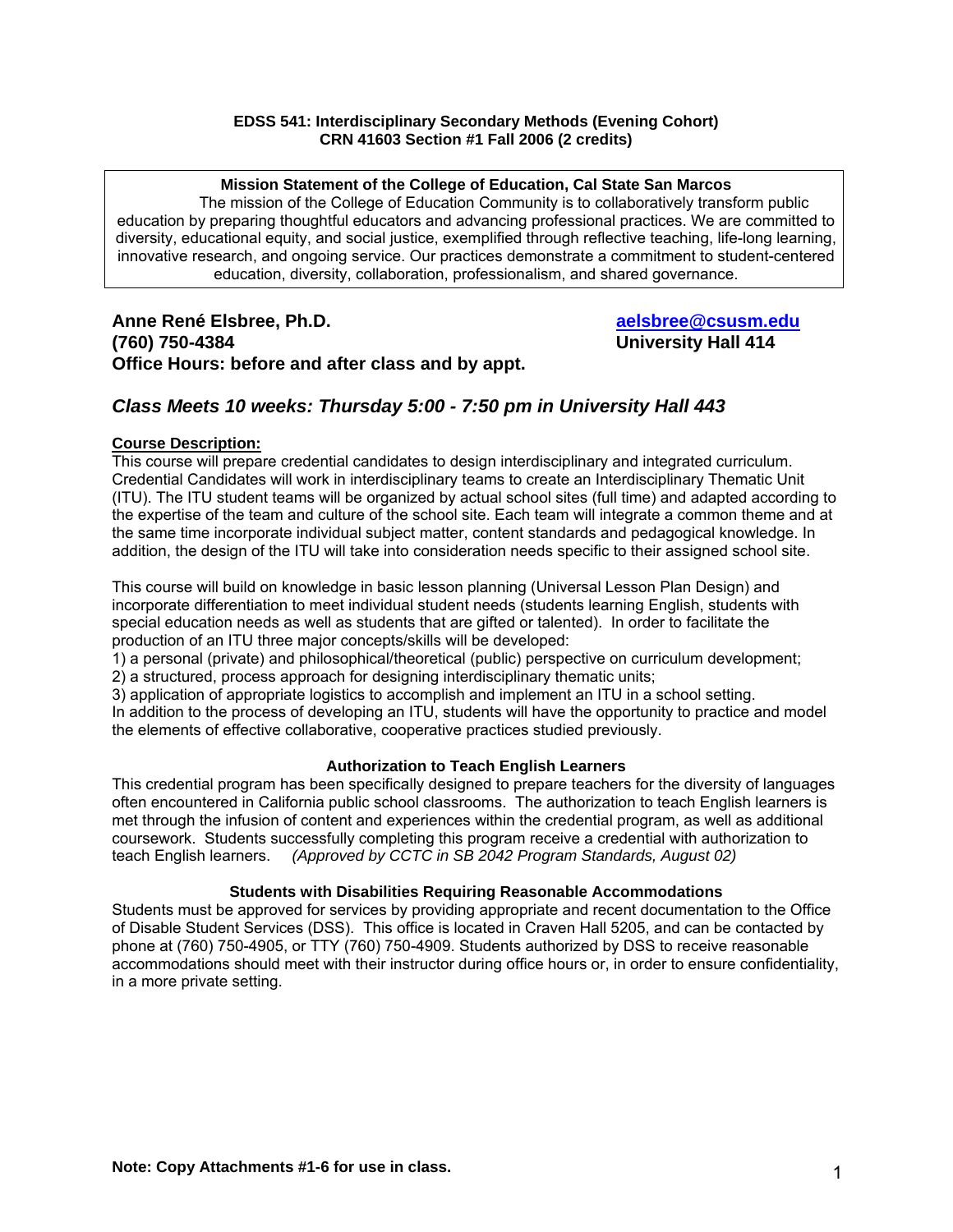#### **College of Education Attendance Policy**

Due to the dynamic and interactive nature of courses in the College of Education, all students are expected to attend all classes and participate actively. At a minimum, students must attend more than 80% of class time, or s/he may not receive a passing grade for the course at the discretion of the instructor. Individual instructors may adopt more stringent attendance requirements. Should the student have extenuating circumstances, s/he should contact the instructor as soon as possible. *(Adopted by the COE Governance Community, December, 1997).*

For this course attendance at all classes is essential to receiving credit for intermediate assessments and involvement in discussions of readings.

The following individual penalties will be assessed for absences

- half credit for written assignments
- no credit for the intermediate assessment for that days work
- 10 points deducted for each full class absence (or a combination of three (3) late or early departures)
- 1 make up assignment will be accepted for 1 absence assignment is due 1 week after absence. (See Make Up Assignment in syllabus.)

#### **Email & On-Line Discussion Protocol**

Electronic correspondence (e-mail and on-line discussion) is a part of your professional interactions. If you need to contact instructor or other students, e-mail is often the easiest way to do so. It is my intention to respond to all received e-mails in a timely manner. Please be reminded that e-mail and online discussions are a very specific form of communication, with their own form of nuances and meanings. For instance, electronic messages sent with all upper case letters, major typos, or slang, often communicates more than the sender originally intended. With that said, please be mindful of all e-mail and on-line discussion messages you send, to your colleagues, to faculty members in the College of Education, or to persons within the greater educational community. All electronic messages should be crafted with professionalism and care.

#### **Things to consider**:

- Would I say in person what this electronic message specifically says?
- How could this message be misconstrued?
- Does this message represent my highest self?
- Am I sending this electronic message to avoid a face-to-face conversation?

In addition, if there is ever a concern with an electronic message we send to you, let's talk in person so we can correct any confusion.

#### **Teacher Performance Expectation (TPE) Competencies (Interdisciplinary Methods):**

This course is designed to help teachers seeking the Single Subjects Credential to develop the skills, knowledge, and attitudes necessary to assist schools and district in implementing effective programs for all students. The successful candidate will be able to merge theory and practice in order to realize a comprehensive and extensive educational program for all students. The following TPE's are addressed in this course and applied to the development of the ITU:

#### Primary Emphasis

TPE 9 Instructional Planning

- *Establishing academic learning goals*
- *Connecting academic content to the students backgrounds, needs, and abilities*
- *Selecting strategies/activities/materials/resources*

#### TPE 10 Instructional Time

- *Appropriately allocating instructional time*
- *Effectively and efficiently managing instructional time*

**Required Text:** Baldwin, M., Keating, J. & Bachman, K. (2005). Teaching in Secondary Schools. Upper Saddle River, NJ: Pearson/Prentice Hall. (same as used in EDSS 511 & EDSS 530).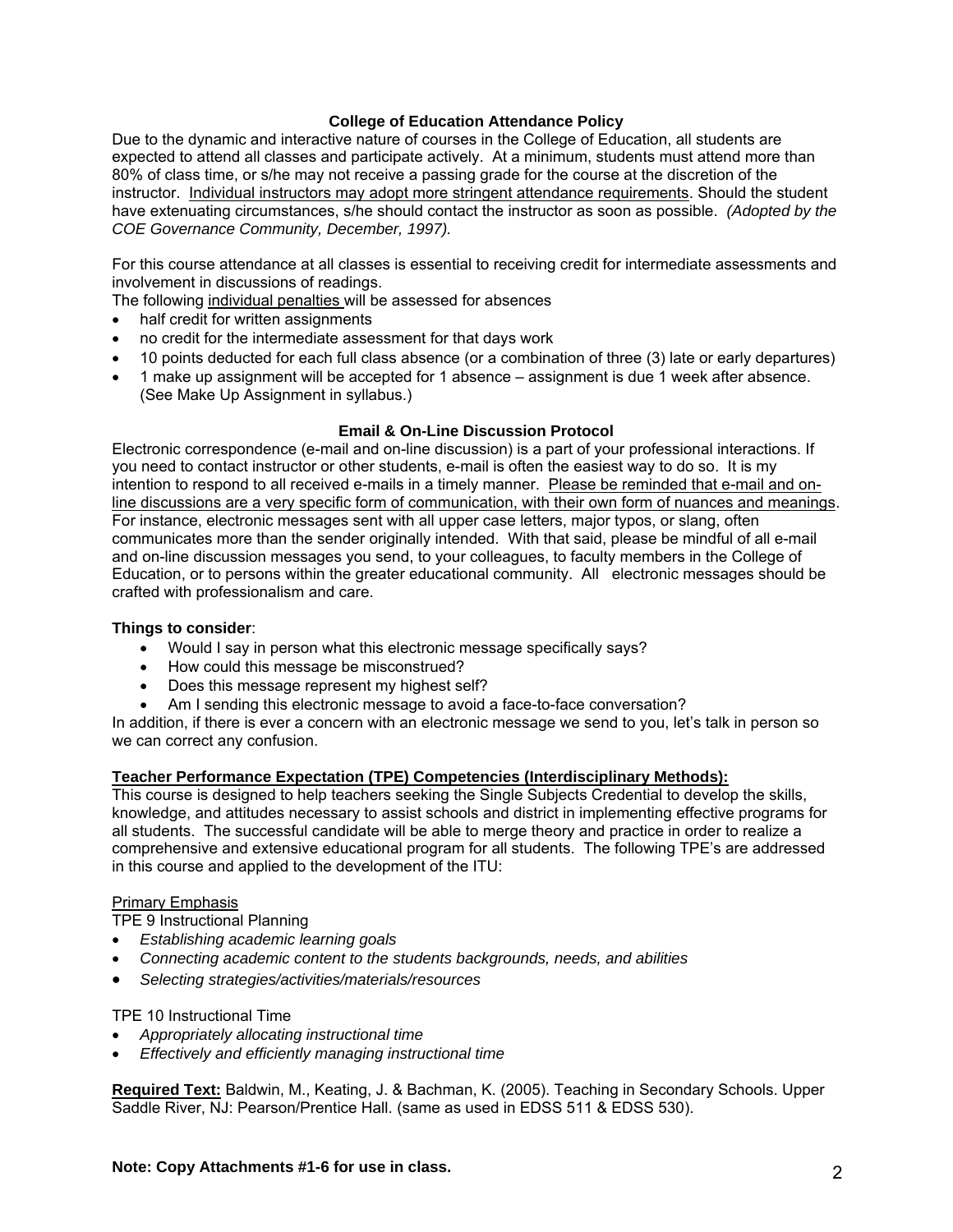**Optional Text:** Roberts, P. & Kellough, R. (2004). *A Guide for Developing an Interdisciplinary Thematic Unit*, 3rd Edition. Upper Saddle River, New Jersey: Prentice.

**Objectives:** Upon completion of these aspects of the course, each credential candidate will be able to demonstrate knowledge, understanding, appreciation and applications for..........

1) the basic frameworks from each major (minor) discipline;

2) the basic history, philosophy, and strategies utilized in one's major (minor) discipline;

3) curriculum development from a personal and public perspective;

4) application of cooperative learning skills and training methods that are applicable for teachers designing and implementing interdisciplinary curricula;

5) design processes used in the development of universal lesson plans and unit plans as a foundation for the designing models of interdisciplinary thematic units (ITU).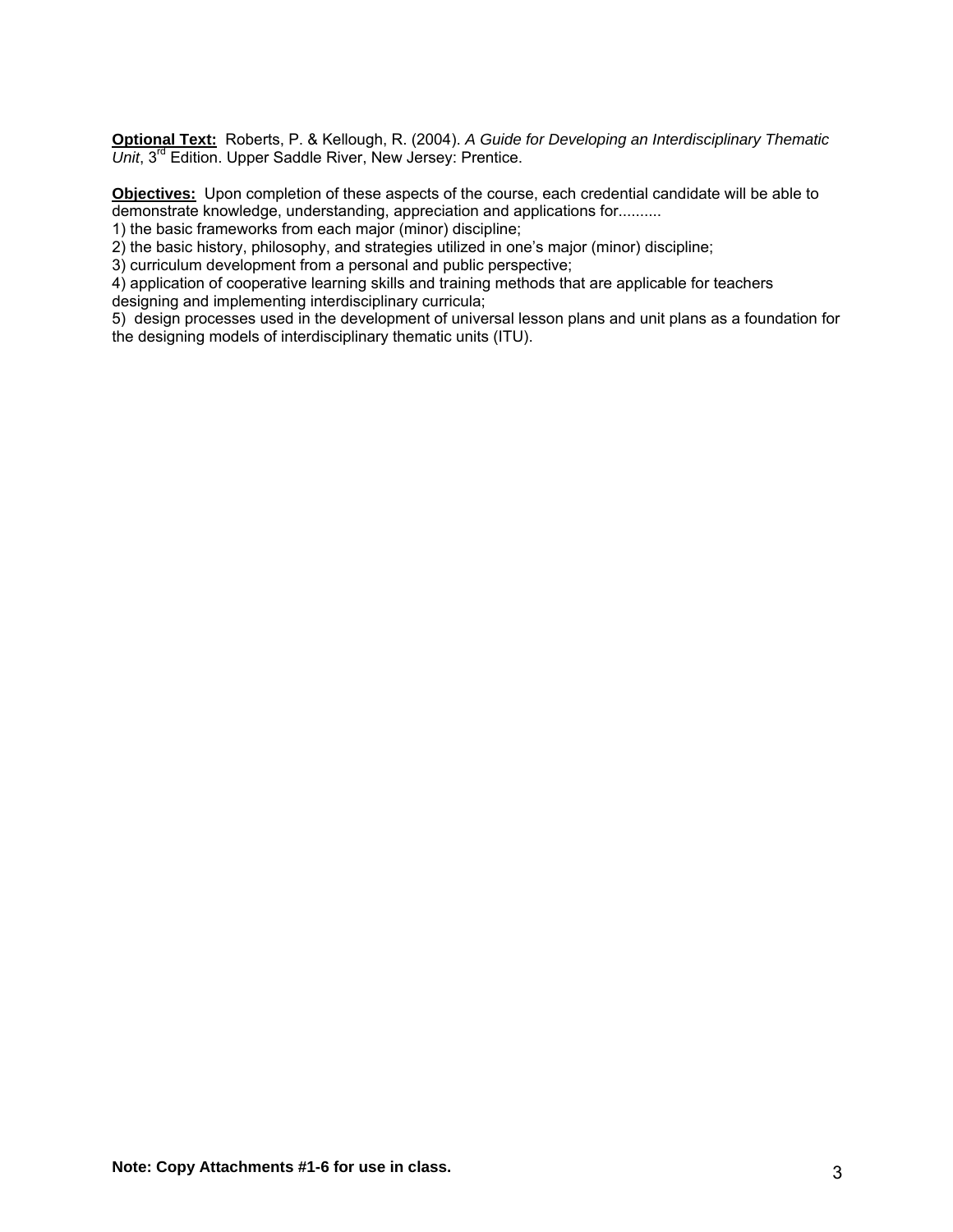### **ITU Course Assessments**

1) Your team should appoint a group leader who will be responsible for submitting their groups completed intermediate (formative) tasks on time each week.

2) You will receive a *formative (intermediate) assessment* for each of these per your task completion schedule. Your group will also receive a *summative (final) assessment*  based on the final presentation and written report on your Interdisciplinary Thematic Unit (ITU) plan.

3) Individual, as well as group, grades will used for both formative and summative assessments.

4) A scoring rubric will be used as part of the formative and summative assessments to assign both individual and group grades. See task sheets for details, attachments #1-6. 5) Final written exam describing how one can implement ITU in a school site.

6) Assigned readings corresponding to the processes used during the development of the ITU.

In addition, in order to model best practices for cooperative learning, all those elements considered critical for optimum and successful cooperative learning will be in place as part of the logistics of the assignment. These includes the following:

a) clearly defined assignments, timelines and rubrics (as well as models or examples)

b) individual have assigned tasks via task sheets

c) formative and summative assessments

d) individual and group accountability

e) opportunities for face-to-face interactions to explain various group tasks

f) ongoing teacher and student evaluation and reflections on group processing skills

g) audience accountability for content and interaction with group presentations

h) re-training sessions to develop or reinforce cooperative skills

i) group awards for exemplary content or process delivery

(Johnson & Johnson,1994; Keating, 2002)

(See attachment #1 for more detail about assignment requirements.)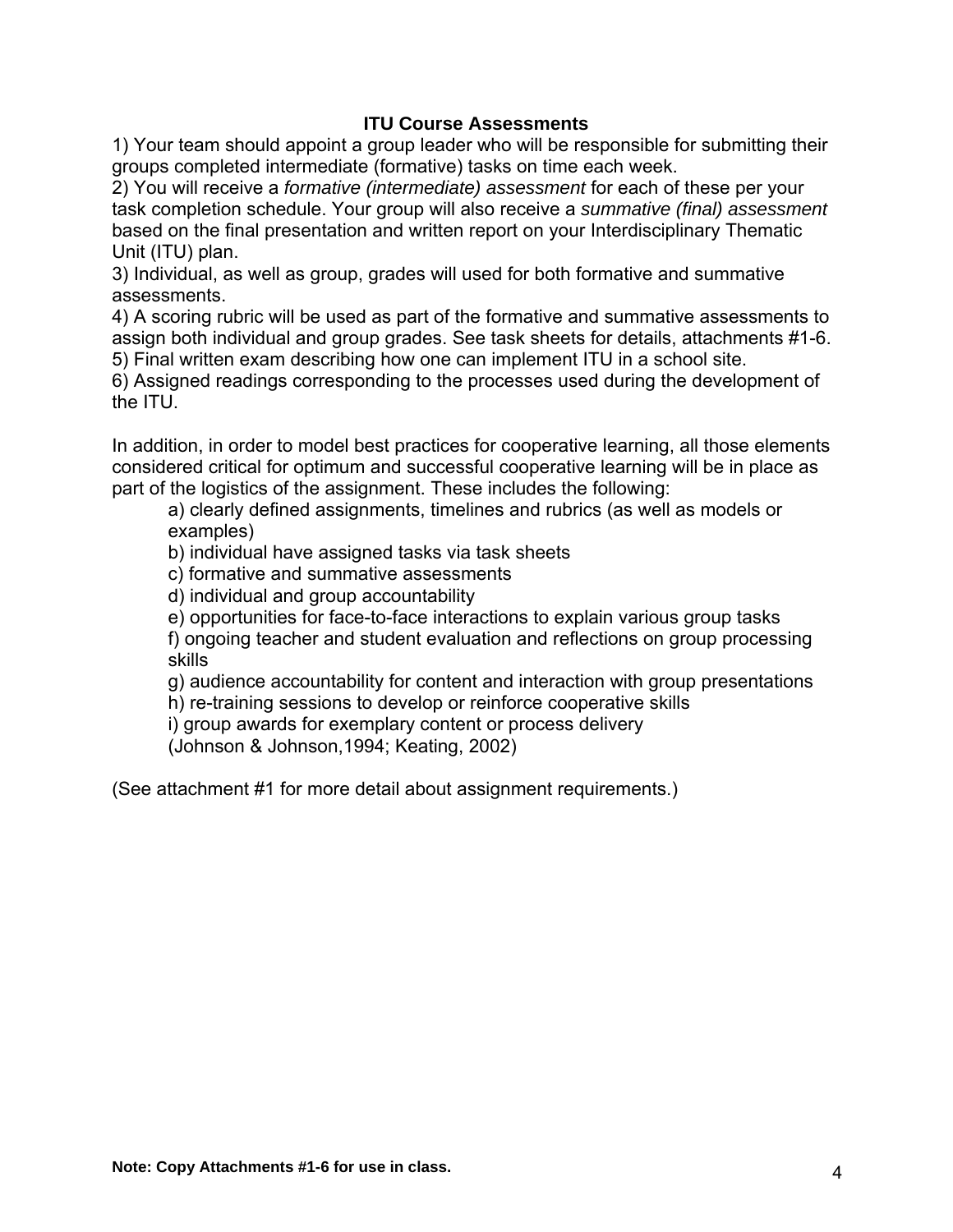## **ITU Tentative Course Schedule**

# **Session 1: August 24<sup>th</sup> Interdisciplinary Thematic Units: Form of Social Justice**

- Introduction & Snack Sign Up
- Social justice issues in meeting the achievement gap with students
- ITU model is a way to address some of these issues Dragon Fly Pond Sample
- Overview of syllabus & text
- Some examples of ITUs that address social justice issues
- Select ITU teams & schools that units will be designed for Get with group. Write names of group members, subjects & location on envelope Task #1: Brainstorm themes/concepts & topics, rationale, etc. Group HW: Go to school & find out what teachers are already doing regarding ITU. What are curricular topics that need to be taught this semester? Research Task #2

### **Assignment Due next class (Session 2)**

Read in TSS: Section One p 164-172

Write down questions.

Complete Activity 7.1 with team

Print and Read Syllabus, Write down questions you have about syllabus/course Group HW: Go to school, research Task #2 and find out what teachers are already doing regarding ITU. What are curricular topics to be taught this semester?

### **Session 2: August 31<sup>st</sup> ITU Overview**

- Finish Overview of syllabus Turn in question you have.
- Understand by Design Jigsaw Review
- Go back to Unit on Change -Dragon Fly Pond

Task #3: Overview of Essential Questions – What are the essential questions? What are projects, final assignments (summative assessment) to assess "how students understand" the essential questions? What formative assessments? How will unit focus on social justice, equity & service learning?

Task #4: Overview Objectives & Assessments – Look at your assessments and content standards. What might be some objectives for your content area that will focus on in this unit?

Task #5: Overview Matrix – Remember backward planning model What background knowledge, examples, and experiences will students need in order to successfully demonstrate their understanding in the final project?

- Overview of ITU curriculum development models/ research findings on ITU
- Look at example units
- Discussion in small and large group of private curriculum philosophy What are the benefits and drawbacks of teaching this way? Come to a consensus as to the greatest benefit and the most difficult drawback. Report out to large group.
- Select a theme: Discuss Activity 7.1
- Work Independently in groups—Tasks #1 & 2 due tonight (rough draft): #1 Brainstorm Theme/location/grade level/time frame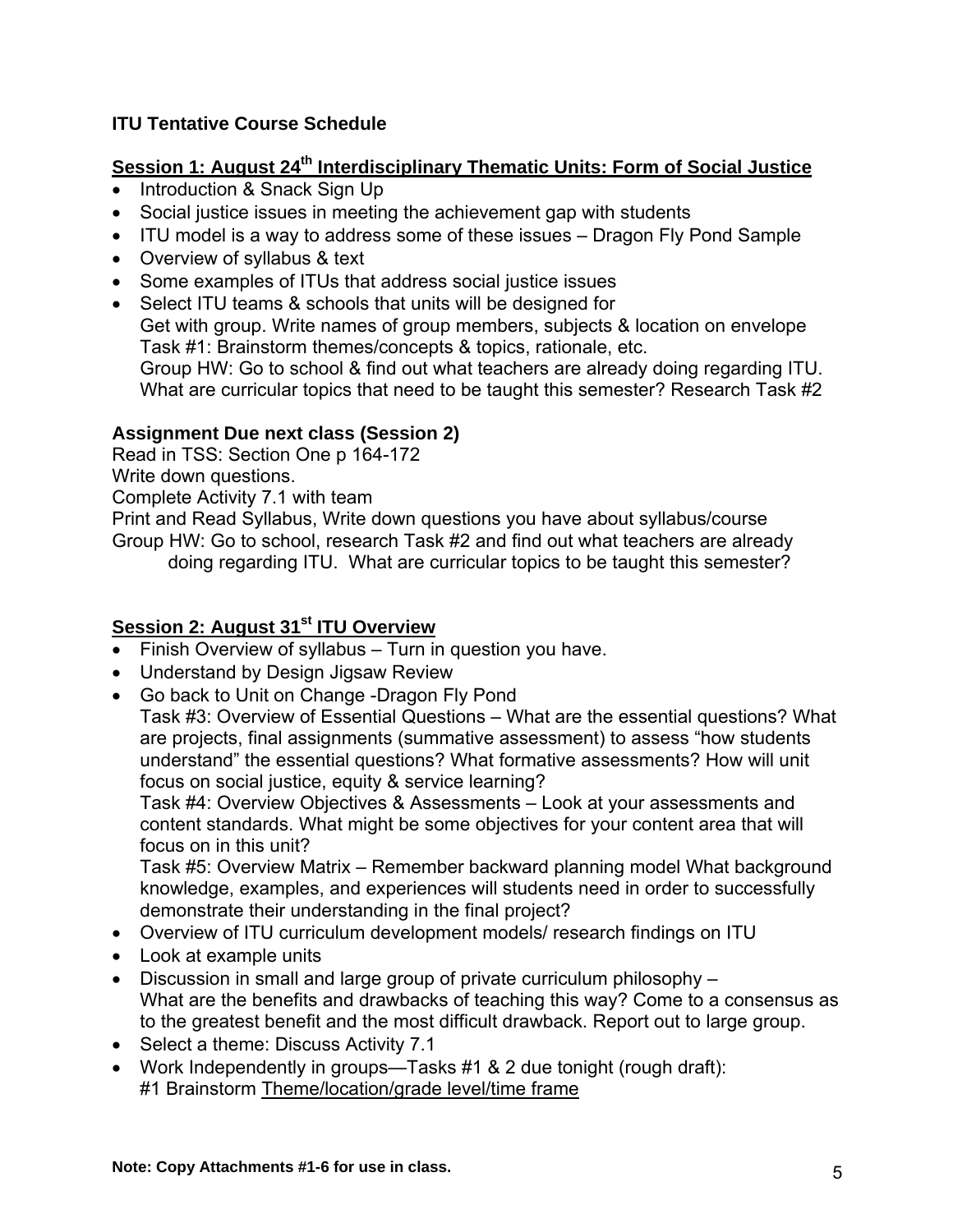#2 rationale/justification: should be 1) specific for site as well as 2) inclusion of specific standards that are addressed for each of the disciplines applied and infuse 3) private, personal curriculum philosophy

### **Assignment Due next class (Session 3)**

- Group Task Sheet with Task #1 and #2 Completed
- Read in TSS: Section Two p 172-176 Complete Activity 7.2 and 7.3 with team
- Read TSS Chapter 3: Assessment

# Session 3: September 7<sup>th</sup> ITU Objectives and Assessments

- Share in small groups an analogy for writing an ITU. Share with whole group.
- Review completed work (comments, questions, concerns)
- Discuss completed team activity 7.2 and 7.3
- Discussion of formative and summative assessments, writing behavioral objectives (Bloom's Taxonomy) and scope and sequence
- Examples/non-examples of above Refer back to Change-Dragon Fly Pond ITU
- Work Independently in groups--tasks due by end of class (rough draft):
	- Task #3 Unit Overview Part 1: goals enduring understandings, major essential questions, formative and summative assessments;

Task #4 Unit Overview Objectives& Assessments Part 2: behavioral objectives (cognitive, psychomotor, affective, & language) as well as the type of assessments that would be used for these ITU objectives (summative/formative), Describe criteria for assessing objectives.

Task #5 Unit Overview Matrix Part 3: scope & sequence for time frame of the ITU

### **Assignment Due next class (Session 4)**:

- Group Task Sheet with Task # 3, 4 and 5 Complete
- Read in TSS: Section three p 175-9 and Instructional Resource G p 315-26

# **September 14th No Class – Group Work**

- Group Task Sheet with Task # 3, 4 and 5 Complete
- Read in TSS: Section three p 175-9 and Instructional Resource G p 315-26

# **Session 4: September 21st Differentiation Strategies & IEP Meetings**

- Discuss your student population & differentiation needed for your students.
- Review Differentiation for Content, Process & Product
- Learn what is involved in and IEP Meeting
- Analyze what differentiation is as part of a model IEP
- Roleplay an IEP meeting

# **Session 5: September 28th ITU Teaching Strategies & Technology Integration**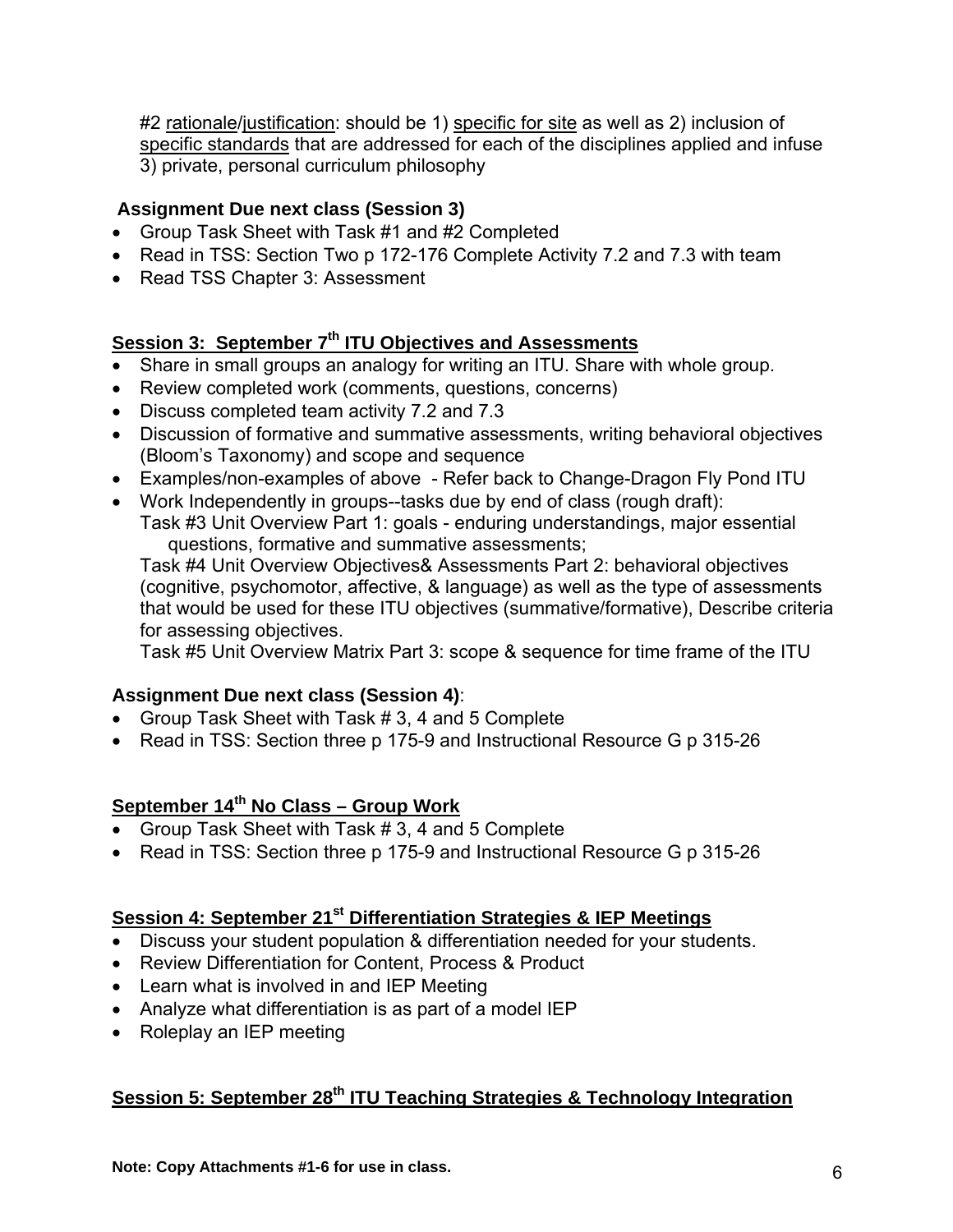- Review completed work (comments, questions, concerns)
- Discuss completed readings in Section three and Instructional Resource
- Discussion of effective teaching strategies to consider (use McREL Research Lab findings). Technology applications and inclusive education considerations with examples/non-examples of each
- Work Independently in groups—tasks due (rough draft):
- Task #6 Unit Activities teaching strategies, logistics, resources for each discipline including which specific technology applications will be used, social justice and equity focus, and service learning component
- Task #7 Inclusion/Differentiation Strategies justification/explanation of how these strategies will be supportive of principle of inclusive education including linguistically, culturally and ability diverse students (address content process and product based on students readiness levels, interests and learning profiles).

### **Assignment Due next class (Session 6)**

• Group Task Sheet with Task #6 & 7 Complete

# **Session 6: October 5th Team Building Activities**

- Participate in activities in teams
- Incorporate team building activities into your unit address these in objectives Task #4, Unit Activities – Task #6, each lesson Task #8 & presentation Task #9-10

### **Assignment Due next class (Session 7)**

• Bring lesson plans to next class.

## **October 12<sup>th</sup> No Class – Group Work**

- Work on lesson plans
- Differentiate to meet your 5 students' needs

### **Assignment Due next class (Session 7)**

• Bring lesson plans to next class.

# **Session 7: October 19<sup>th</sup> Differentiation Strategies in Lesson Planning**

- Describe your 5 students that you will target for differentiation (Beginner, Intermediate, & Advanced ELL, Student with IEP, & Student with a 504 Plan) Describe each student's readiness level in subject area, interests, & learning profile
- Describe your lessons to each other and brainstorm differentiation
- Report out to group brainstorm examples as whole class
- For each lesson plan differentiate Content, Process & Product based on 5 student's readiness level, interest &/or learning profile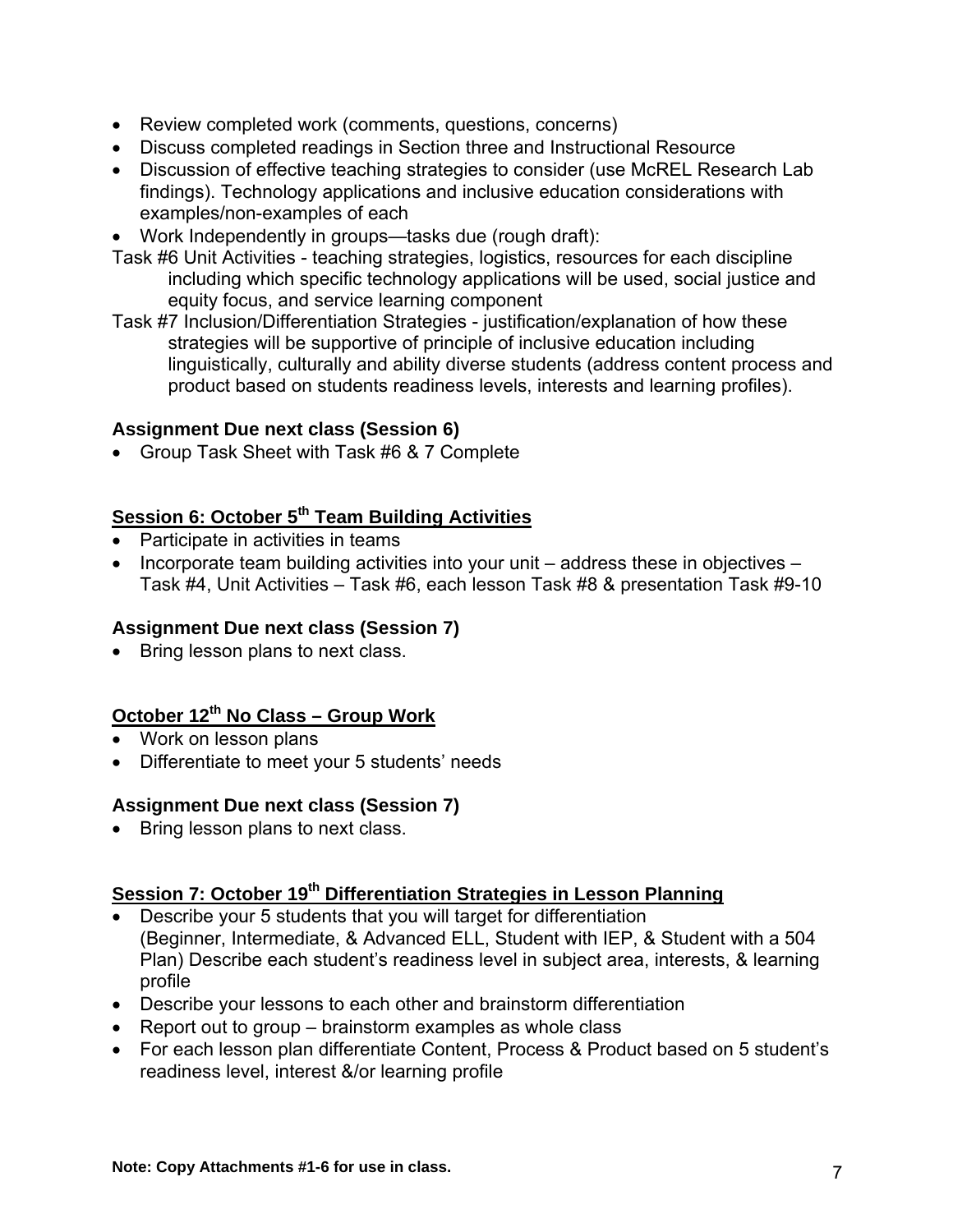### **Assignment Due next class (Session 8)**

Group Task Sheet with Task #8 Complete

# **Session 8: October 26<sup>th</sup> Individual Lesson Plans in ITU**

- Review completed work (comments, questions, concerns)
- Discussion of individual lesson plan (use universal design model), action research model to evaluate and face to face model
- Work on Individual Lesson Plans
- Sequence the Lessons into Unit
- Review Interdisciplinary Approaches to the Lessons
- Review Differentiation Plans for each Lesson
- Review Objectives and Assessments for each plan
- Make sure each lesson leads to the formative and summative ITU Assessment Plan
- Use the rubric to assess the ITU and Individual Lesson Plans

### **Assignment Due next class (Session 10)**

• Written ITU & Oral Presentation Draft Task #10

### **<u>Session 9: November 2<sup>nd</sup> Action Research: Tool for Unit Review & Revision</u>**

- What is expected in the oral presentation?
	- o 10 minute maximum presentation
	- o address in concise manner Tasks #1-8
	- o provide a handout
- Work Independently in groups---tasks due (rough draft):

Task # 8 Individual lesson plans (each person must write at least one lesson plan) Task # 9b (outline of Action Research plan for evaluation of ITU)

Task # 9c final draft of ITU share work of draft of final written ITU with another ITU team for feedback (face to face) any revisions to former sections should be discussed/considered with group

Task # 9a overview of oral presentation

### **Assignment Due next class (Session 10)**

• Final written ITU, Final Oral Presentation Task #10, Final exam

# **November 9th No Class – Group Work**

Meet with group and prepare for presentation. Revise Lessons & ITU according to feedback you received from peers in Session 9.

# **Session 10: November 16<sup>th</sup> ITU Presentations**

- #10 Group Oral Presentation (10 minutes approximate)
- Collection of final written ITU that includes a self-evaluation of group process skills. Self-evaluation is a narrative reflection on your: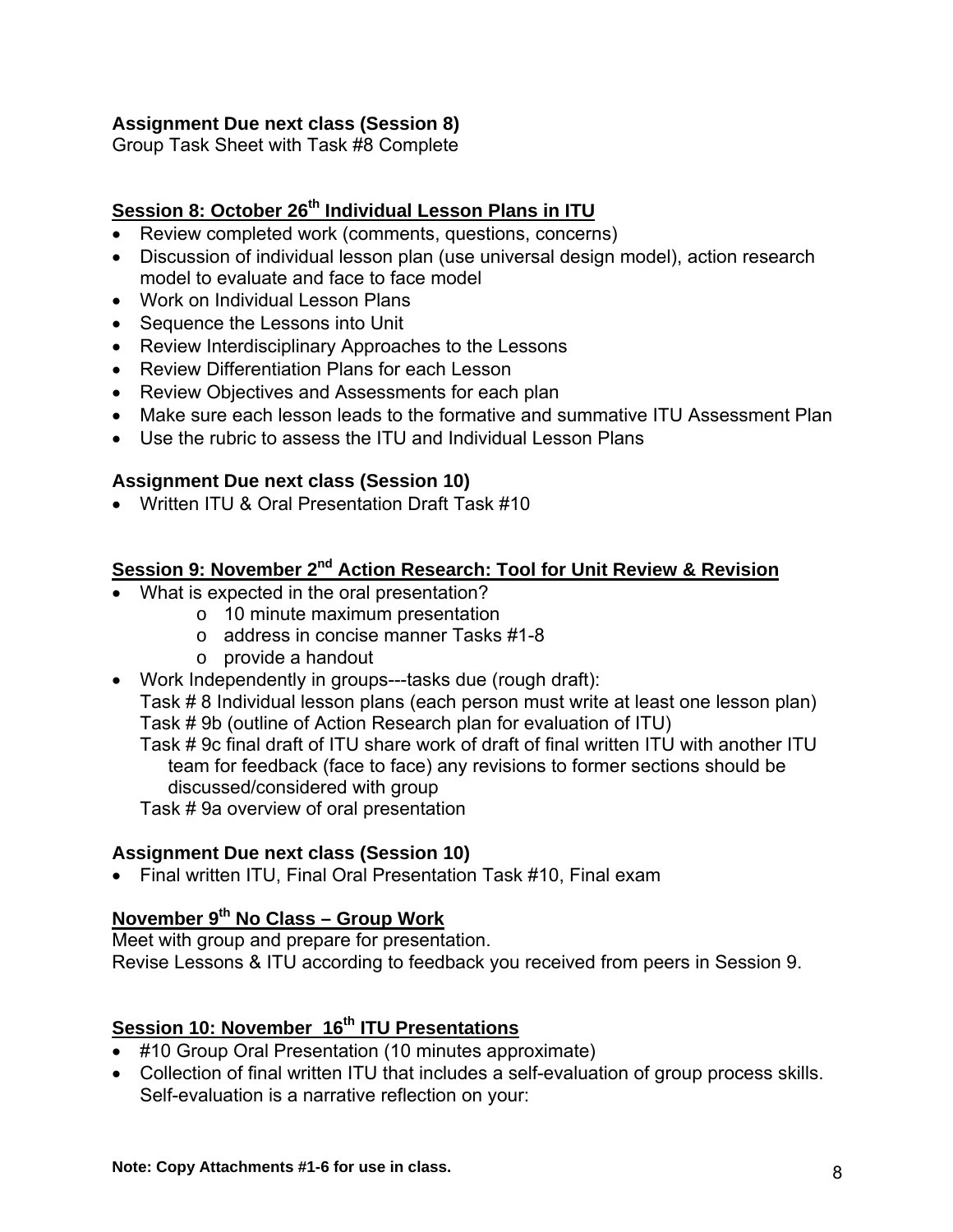- **Process**
- **Individual contribution**
- Successes, struggles and
- **How you will implement ITUs in your future teaching.**
- Audience Rubric & Accountability Plan
- Instructor evaluations
- Final written exam of ITU process related to TPEs 9 and 10 Work with your group to write, proof, and upload your TPE's Use TPE Writing ppt as a guide for writing your narrative for TPE 9 & 10.

### TPE 9 Instructional Planning

- *Establishing academic learning goals*
- *Connecting academic content to the students backgrounds, needs, and abilities*
- *Selecting strategies/activities/materials/resources*

### TPE 10 Instructional Time

- *Appropriately allocating instructional time*
- *Effectively and efficiently managing instructional time*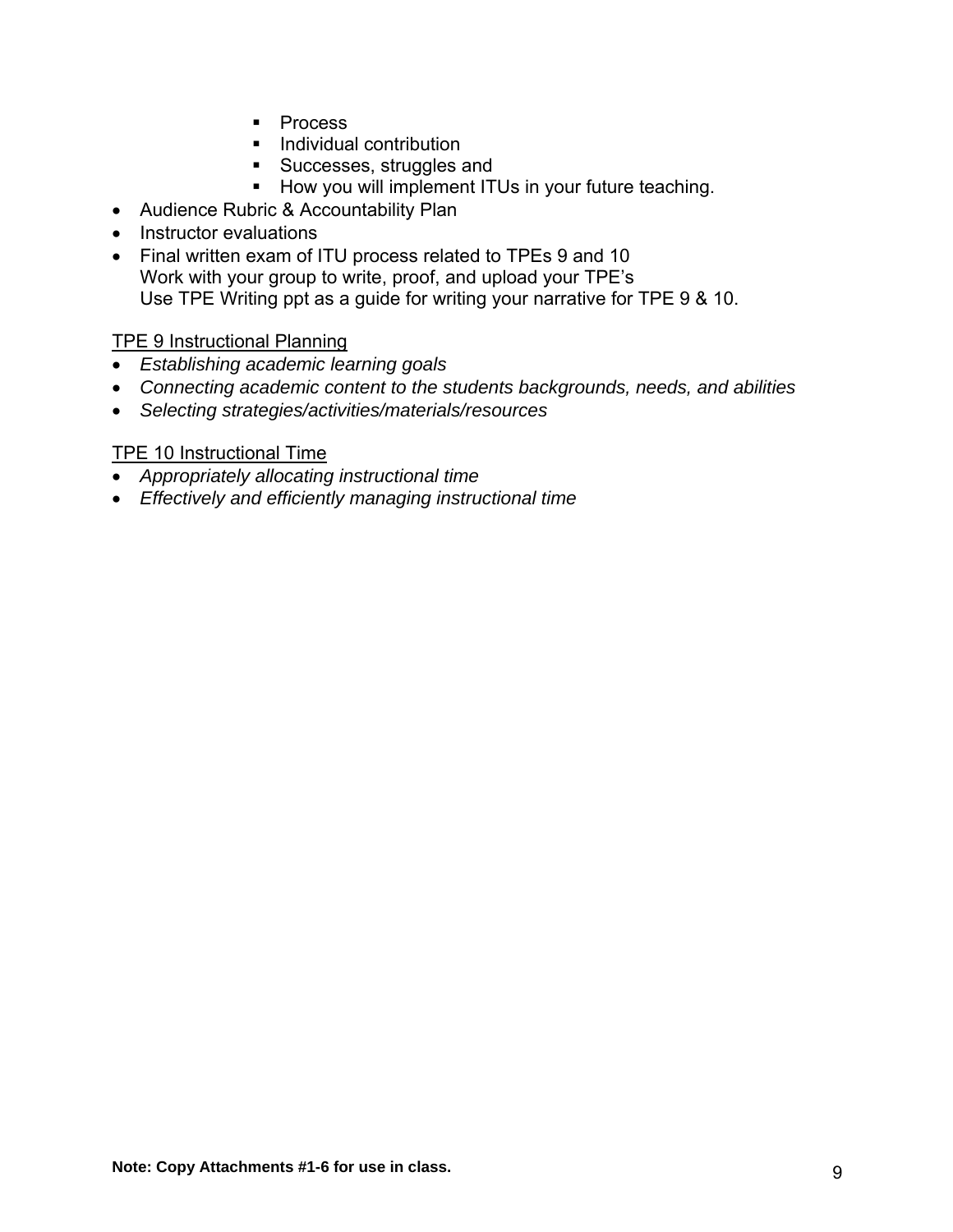**Attachment #1: Assignment Sheet** (Print two copies and bring to class - 1 for you and 1 for instructor.)

| Name:   | Subject Area) |
|---------|---------------|
| Phone # | e-mail        |

#### 1) Readings/ Activities/Discussion of Chapters 7 10 pts.

Expectation is that each team will meet in the week prior to due date to collaborate on activities, questions, concerns, etc. from readings. These should be done in written form as evidence of this activity. For each week's assigned reading and or activity we will have a class discussion related to the teams responses. Instructors will check notes etc. for completion each week. Non-completion of these tasks will result in appropriate individual or team deduction.

#### 2) Individual Formative Grade on ITU Development 10 tasks  $@$  2pts each = 20 pts.

See attached #3 task sheet for description/rubric for each task and attachment #4 for scoring sheet for individual and group grade. These will be evaluated by the instructor after each class for each individual team member.

#### 3) Individual Summative Grade on Presentation, Lesson Plan & ITU  $5 + 10 + 15 = 40$  pts.

See attached outline of tasks and description (attachment #3). All elements should be integrated into final oral and (or) written presentations. It should be apparent who worked on what sections based on task sheet assignments and or final written report (initials??) Examples and non-examples of complete ITU's will be made available and discussed in class. Each student will be evaluated based on the quality of his/her individual contribution to the overall presentation and written ITU.

#### 4) Group Summative Grade on Final Presentation and Written ITU  $5 + 15 = 20$ pts.

See attached outline of tasks and description (attachment #3), lesson rubric, unit rubric & presentation rubric. All elements should be integrated into final oral and (or) written presentations. Examples and nonexamples of complete ITU's will be made available and discussed in class. Each team will be evaluated as a group based on the quality of the overall presentation and written ITU.

#### 5) Final Exam on ITU Implementation Process/TPE 9 & 10 10 pts.

During the last class, the student will produce a one-page written description of the processes needed to provide leadership in the development of ITU's at a school site. This should include all the pre-planning, planning/implementation, and post-implementation processes considered critical to the success of implementing ITU's in High Schools. This one-page description will be used as a piece of evidence for TPE #9 and 10 on Taskstream.

#### 6) Attendance Requirements  $(4/10)$  points + Make Up Assignment)

Attendance at all classes is essential to receiving credit for intermediate assessments and involvement in discussions of readings. The following individual penalties will be assessed for absences

- half credit for written assignments
- no credit for the intermediate assessment for that days work
- 10 points deducted for each full class absence (or a combination of three (3) late or early departures)
- 1 make up assignment will be accepted for 1 absence assignment is due 1 week after absence. (See Make Up Assignment in syllabus, attachment #6.)

#### Total

Final Grading Scale There are 100 points possible.

| $A = 93-100$ | $B+ = 88-89$  | $C_{+}$ = 78-79 | $D = 60-69$ |
|--------------|---------------|-----------------|-------------|
| $A = 90-92$  | $B = 83-87$   | $C = 73-77$     | $F = 0.59$  |
|              | $B - 80 - 82$ | $C = 70-72$     |             |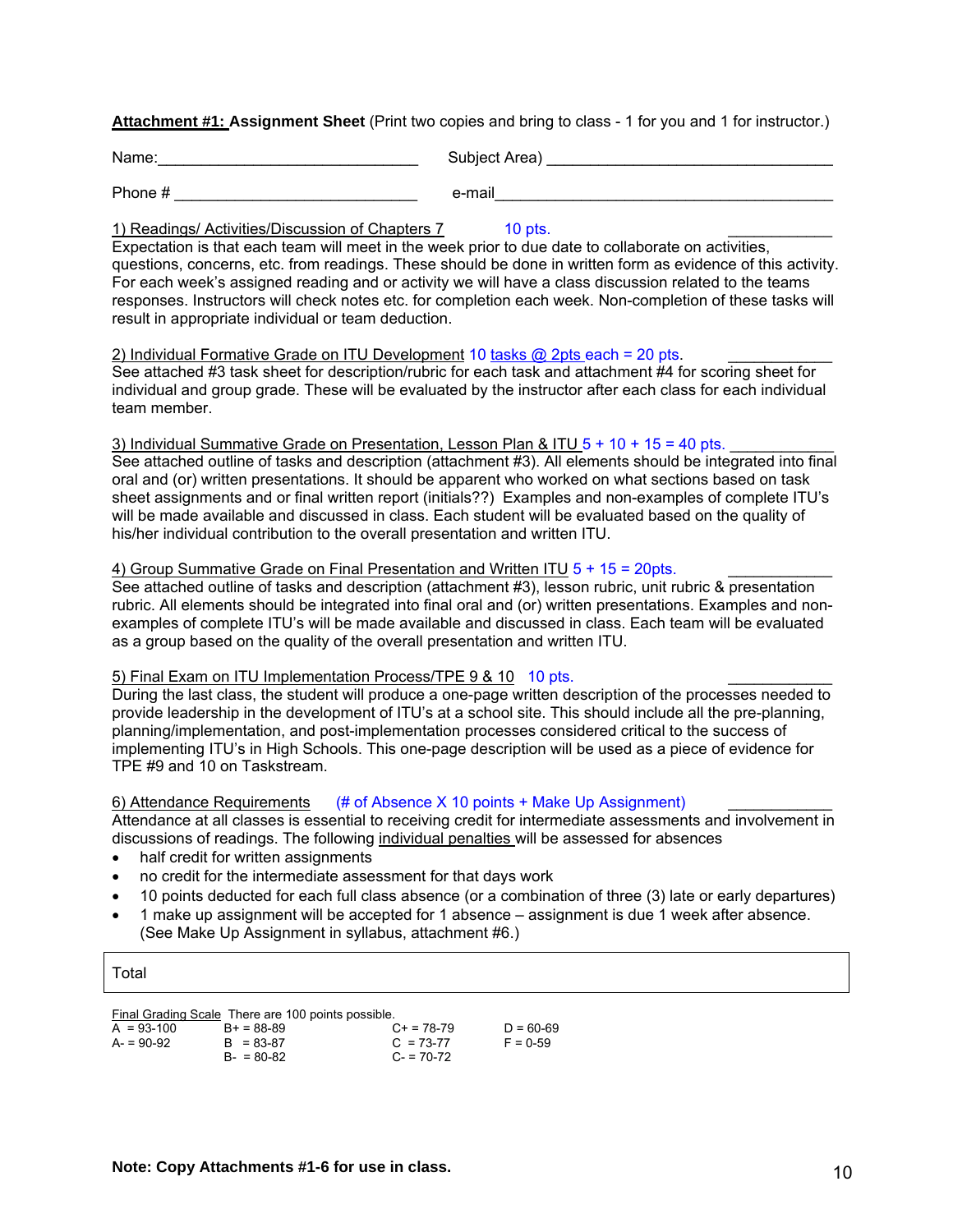### **Attachment #2: Reading Log Scoring Rubric**

| $\sqrt{+}$ (full credit +1)                                                                                                                                                                                                                                                                                                                                                                       | $\sqrt{}$ (full credit)                                                                                                                                                                                                                                                                                                                                                                                                      | $\sqrt{\ }$ (half credit)                                                                                                                                                                                                                                                                                                                                                                                                                                                                                                                                        | No Credit                                                                                                            |
|---------------------------------------------------------------------------------------------------------------------------------------------------------------------------------------------------------------------------------------------------------------------------------------------------------------------------------------------------------------------------------------------------|------------------------------------------------------------------------------------------------------------------------------------------------------------------------------------------------------------------------------------------------------------------------------------------------------------------------------------------------------------------------------------------------------------------------------|------------------------------------------------------------------------------------------------------------------------------------------------------------------------------------------------------------------------------------------------------------------------------------------------------------------------------------------------------------------------------------------------------------------------------------------------------------------------------------------------------------------------------------------------------------------|----------------------------------------------------------------------------------------------------------------------|
| Meets all "check"<br>requirements plus one or<br>both of the following:<br>Provides well-developed<br>comments/ reflections that<br>connect ideas to<br>implications for future<br>teaching<br>Raises provocative<br>questions about ideas in<br>the text and considers<br>possible answers,<br>solutions, or ways of<br>researching and/or how<br>the questions may<br>influence future teaching | Adheres to all of the<br>following:<br>Provides an outline or<br>summary of the text's main<br>points or at least three key<br>ideas expressed in the text<br>Expresses original<br>comments/reflections on<br>outline, summary, or each<br>key idea<br>Develops connections to<br>observations, previous<br>student teaching, current<br>work in the program,<br>and/or prior learning<br>Is turned in the day it is<br>due | Falls under one or more of<br>the following:<br>Does not provide an outline<br>or summary of the text's<br>main points or provides<br>less than three key ideas<br>Provides very skeletal<br>comments/reflections on<br>outline or summary or does<br>not comment/reflect on<br>each key idea<br>Does not make<br>connections to<br>observations, previous<br>student teaching, current<br>work in the program, and/or<br>prior learning, or<br>connections may be<br>underdeveloped<br>Is turned in late but before<br>or during the following<br>class meeting | Falls under one or both of<br>the following:<br>Is not original<br>Is turned in after the<br>following class meeting |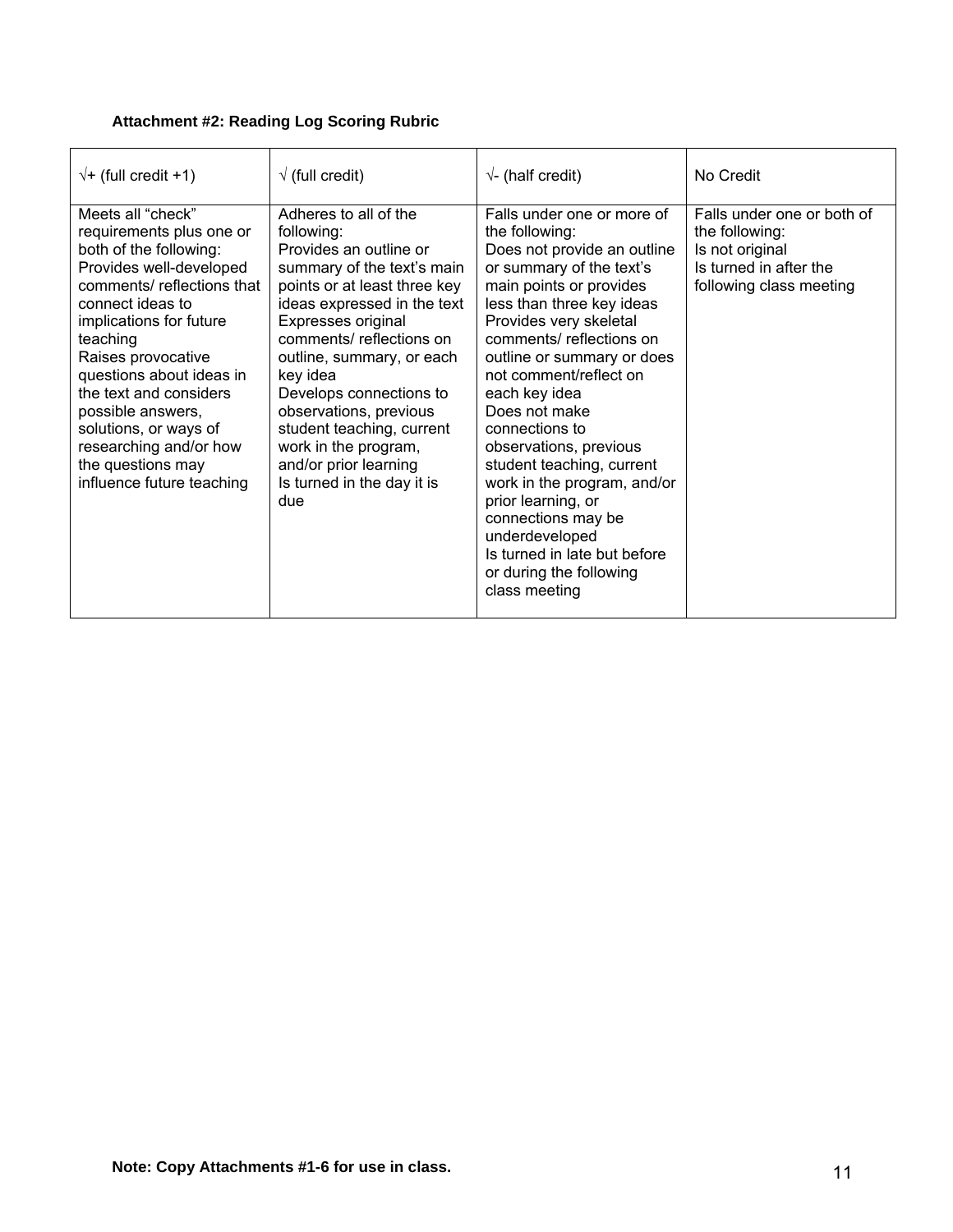#### **Attachment #3: ITU Team Intermediate (Formative) Task Completion Sheet**

Include in the team folder as attachments for each task:

- 1) who worked on each task(s) and what role they played and
- 2) a completed draft copy of that task as well as the final draft for the ITU. (Hand written drafts are fine.)

Each task will be graded in the following fashion:

- 5 = the task is completed, exceptional well written and follows all guidelines;
- 4 = the task is completed, well written and follows all guidelines;
- 3 = the task either is incomplete, or not clearly written, or does not follow guidelines;
- 2 = the task lacks two of three components;
- 1 = the task lacks elements all three components.
- $0 =$  no work is handed in for an individual or a group

Task #1 Ideas for Interdisciplinary Thematic Unit (ITU) Include a working theme for the unit

Task #2 Rationale/Justification Describe a) school site, community, student population (race, gender, free/reduced lunch, ELL, Special Education) & 5 students who need differentiation and b) specific frameworks/standards for each of the disciplines; c) personal philosophy/ perspectives of the team.

Task #3 Unit Overview Enduring Understandings, Essential Questions, & Assessments (Part 1) Describe a) goals (enduring understandings); b) essential questions for students to consider (each discipline should be in evidence). c) general description of the formative and summative assessments to be used (backward planning model).

Task #4 Unit Overview Objectives & Assessments (Part 2) Must include cognitive, affective, psychomotor, and language objectives for each subject matter and corresponding assessments for each objective. Describe the criteria that will be used for assessing each objectives.

Task #5 Unit Overview Matrix (Part 3) Include a content matrix calendar that includes a timeline for the scope and sequence of the ITU.

Task #6 Unit Activities Describe the following:

- a) student-centered activities (May be discipline or interdisciplinary specific.)
- b) major teaching strategies used
- c) manner in which students are organized in these activities
- (direct teaching, cooperative learning, dyads, independent study etc.)
- d) specific resources (People, Places and Things) and
- e) a description of how technology will be integrated in the ITU
- f) social justice and equity addressed in content, process & product (remember "Focus on")
- g) service learning component

Task #7 Inclusion/Differentiation Strategies Describe differentiation strategies that will be used to meet individual student needs, specifically identify content, process and product differentiation and how they meet the students readiness, interest or learning profile. Follow any suggestions or requirements from EDSS 555 & 511 instructors.

Task #8 Individual Universal Design Lesson Plans Each member of the group will create a lesson for the unit and will provide a brief description of the context of this lesson plan in the matrix. Follow Single Subject Program Lesson Format.

Task #9 Presentation Plan Provide a) a draft overview of proposed oral presentation; b) share work of draft of final written ITU with another ITU team for feedback (face to face). c) Draft proposal for an action research design that could evaluate the implementation of your ITU (remember to triangulate

Task #10: a) Final ITU written report, b) oral group presentation and c) self-evaluation of group cooperative process skills (using action research model) – Narrate reflection on your process, your individual contribution, successes, struggles, and how you will implement ITUs in your teaching.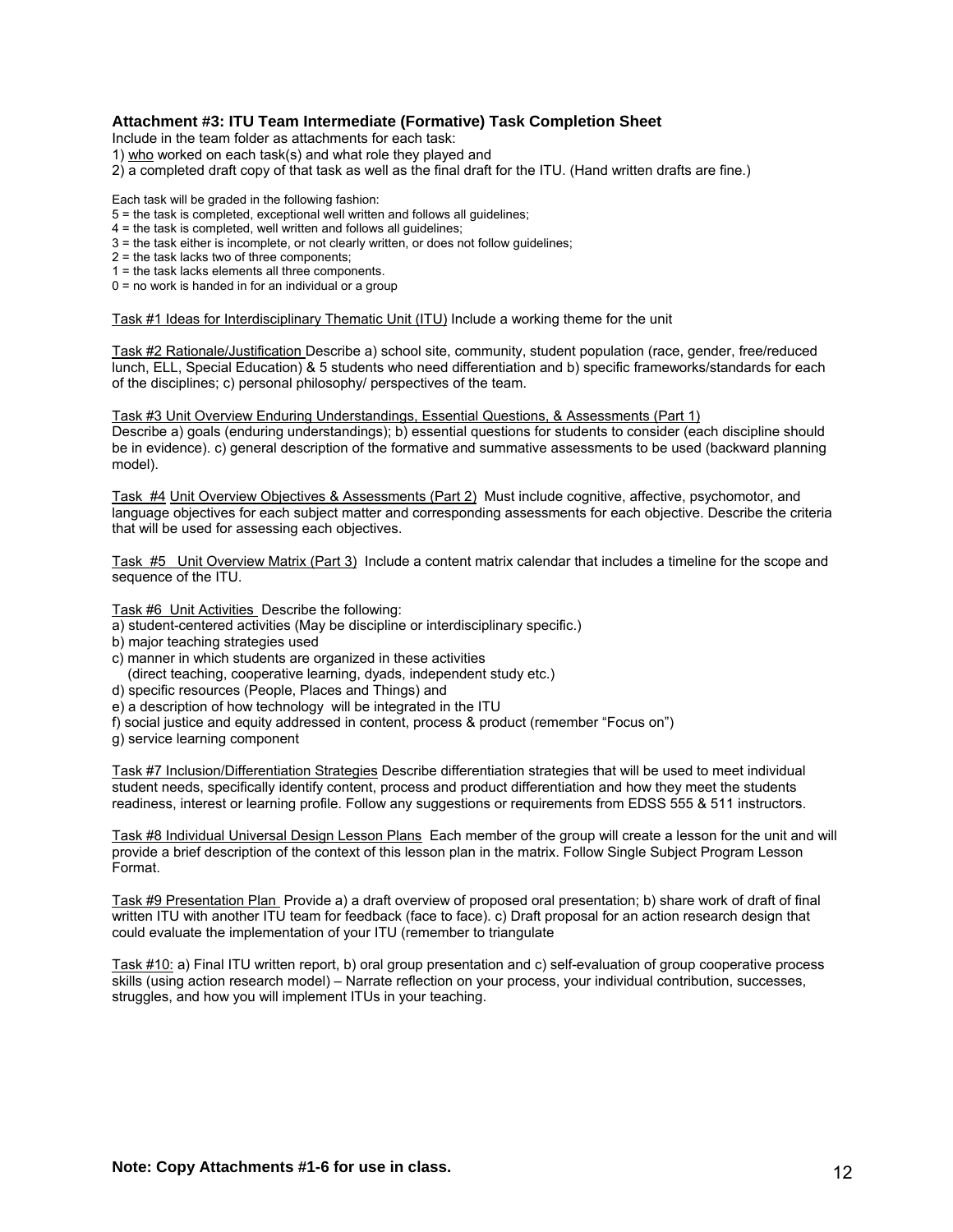#### **Attachment #4 ITU Timeline/Task/Scoring Sheet**

|                | Description                                                                                                                                                                                          | Date Due | Assigned to | Grade (0-5<br>rubric) |
|----------------|------------------------------------------------------------------------------------------------------------------------------------------------------------------------------------------------------|----------|-------------|-----------------------|
| $\mathbf{1}$   | Idea for ITU<br><b>Working Theme</b>                                                                                                                                                                 |          |             |                       |
| 2              | Rational / Justification<br>-School & Student Info<br>-Personal/Team philosophy<br>-Discipline standards covered                                                                                     |          |             |                       |
| 3              | <b>Overview Part 1: Goals</b><br>-Enduring Understanding<br>-Essential Questions for students<br>-Formative & Summative<br>Assessments                                                               |          |             |                       |
| 4              | Overview Part 2: Objectives &<br>Assessments<br>-Cognitive<br>-Affective<br>-Psychomotor<br>-Word or Language                                                                                        |          |             |                       |
| 5              | <b>Overview Part 3: Matrix</b><br>-Content Matrix with Timeline                                                                                                                                      |          |             |                       |
| 6              | <b>Unit Activities</b><br>-Description<br>-Teaching Strategies<br>-Organizational Patterns<br>-Specific Resources<br>-Technology Applications<br>-Social Justice & Equity Focus<br>-Service Learning |          |             |                       |
| $\overline{7}$ | <b>Inclusion Strategies</b><br>-Content, Process & Product<br>-Readiness, Interest & Learning<br>Profile                                                                                             |          |             |                       |
| 8              | <b>Individual Universal Lesson</b><br>Plans<br>-Integrate All Subject Matters<br>-Objectives & Assessments<br>-Differentiation<br>-Into, Through & Beyond                                            |          |             |                       |
| 9              | <b>Final Presentation Plan</b><br>-Outline draft of oral presentation<br>-Share final written draft with<br>another team (face to face)<br>-Action research design                                   |          |             |                       |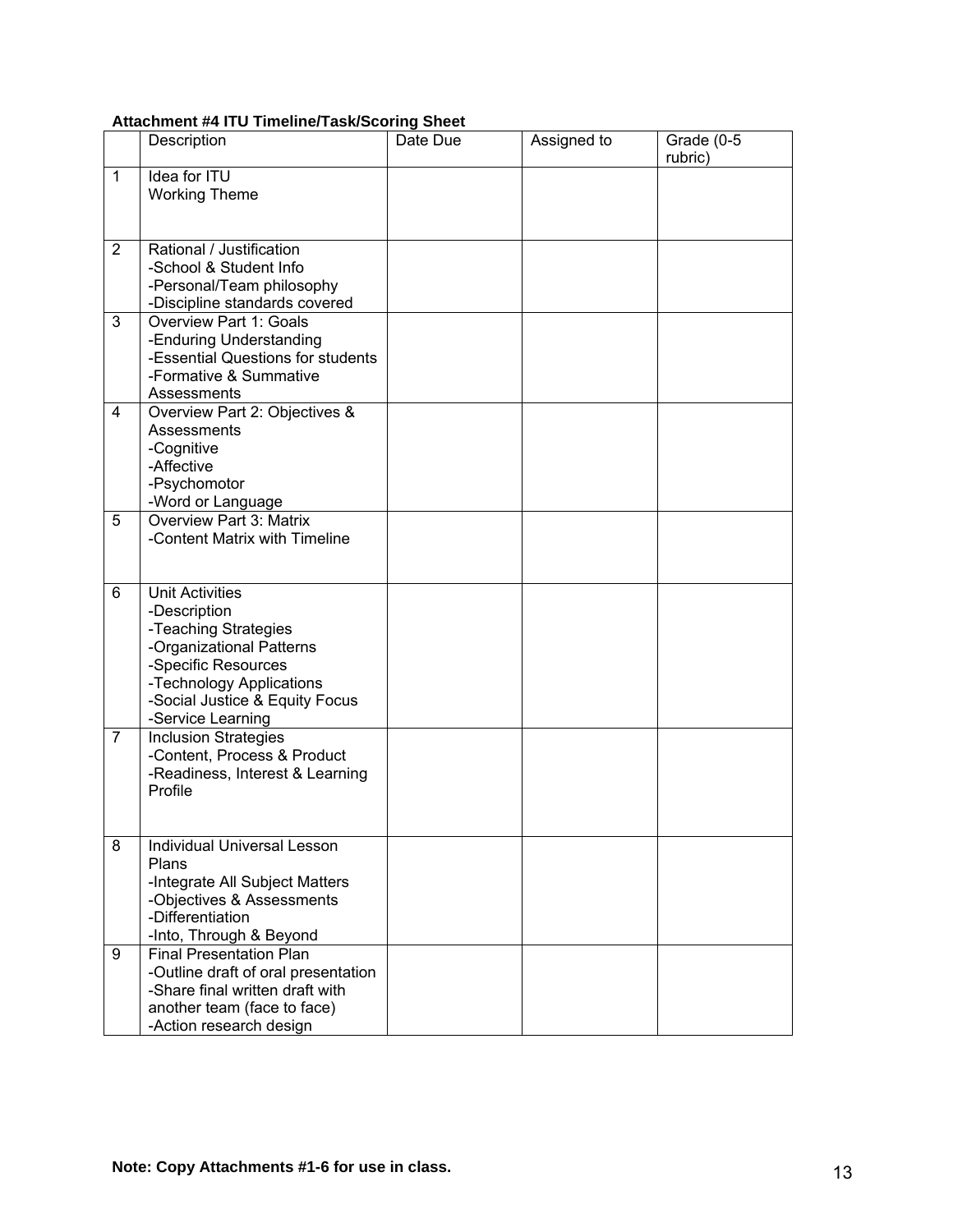# **Attachment 5: Lesson & Unit Plan Scoring Guide**

| <b>Unit Title</b><br>Name                                                                           |                  |                   |                                    |
|-----------------------------------------------------------------------------------------------------|------------------|-------------------|------------------------------------|
| As you work do a self-assessment using the guide below and identify what you need to do to improve. |                  |                   |                                    |
| Self-assess and turn in this guide with your final project.                                         |                  |                   |                                    |
| A. Specific Lesson Plan = 10 points                                                                 | <b>Excellent</b> | <b>Acceptable</b> | <b>Needs</b><br><b>Improvement</b> |
| 1. Clarity & Alignment between student needs, objectives (cognitive,                                |                  |                   |                                    |
| affective, psychomotor & language), standards & assessments                                         |                  |                   |                                    |
| (formative & summative)                                                                             |                  |                   |                                    |
| 2. Quality of "Through" Section of Lesson Plan                                                      |                  |                   |                                    |
| Specificity of lesson steps (timing, transitions, questions)                                        |                  |                   |                                    |
| Quality of learning experiences overall (congruence with objectives,                                |                  |                   |                                    |
| instructional variety, higher thought processes, skills and content, etc.)                          |                  |                   |                                    |
| 3. Quality of "Into," "Closure" & "Beyond" experiences                                              |                  |                   |                                    |
| 4. Assessment - congruence of assessment with objective                                             |                  |                   |                                    |
| 5. Evidence of differentiation including SDAIE strategies & adaptations                             |                  |                   |                                    |
| for students with special ed. needs. Differentiate for content, process, &                          |                  |                   |                                    |
| product with students' readiness, interest & learning profile in mind.                              |                  |                   |                                    |
|                                                                                                     |                  |                   |                                    |
| B. Students, Rationale & Objectives = 3 points                                                      | <b>Excellent</b> | Acceptable        | <b>Needs</b><br><b>Improvement</b> |
| 1. Description of school site, community & students                                                 |                  |                   |                                    |
| 2. Clarity and sense of purpose in the rationale (enduring                                          |                  |                   |                                    |
| understandings, and essential questions).                                                           |                  |                   |                                    |
| 3. Range & levels of standards & objectives (cognitive, affective,                                  |                  |                   |                                    |
| psychomotor & language) Use Bloom's Taxonomy. Congruence of                                         |                  |                   |                                    |
| student needs, standards and objectives to the enduring                                             |                  |                   |                                    |
| understandings/essential questions.                                                                 |                  |                   |                                    |
| C. Unit Assessments = 3 points                                                                      |                  |                   |                                    |
| 1. Relationship between the summative assessment(s) and the                                         |                  |                   |                                    |
| enduring understandings                                                                             |                  |                   |                                    |
| 2. Congruence of assessments with the objectives                                                    |                  |                   |                                    |
| 3. Variety and quality of assessment tools (including a range of                                    |                  |                   |                                    |
| strategies for diagnostic, formative, summative assessments and                                     |                  |                   |                                    |
| opportunities for student self-assessment)                                                          |                  |                   |                                    |
| D. Learning Experiences = 3 points                                                                  |                  |                   |                                    |
| 1. Sense of purpose, interest, & background established in the "Into"                               |                  |                   |                                    |
| 2. Logic of sequence/organization of into, through matrix & beyond                                  |                  |                   |                                    |
| 3. Sense of purpose, application, and/or transition established in the                              |                  |                   |                                    |
| unit's "Beyond"                                                                                     |                  |                   |                                    |
| 4. Quality and variety of learning experiences overall: reading,                                    |                  |                   |                                    |
| writing, listening, speaking, technology, social justice & service                                  |                  |                   |                                    |
| 5. Evidence of <b>differentiated instruction</b> (content, process & product)                       |                  |                   |                                    |
| related to facts about your learners (readiness, interests, & learning                              |                  |                   |                                    |
| profile)                                                                                            |                  |                   |                                    |
| $E.$ Materials = 1 point                                                                            |                  |                   |                                    |
| 1. Imagination/Creativity                                                                           |                  |                   |                                    |
| 2. Range and Variety                                                                                |                  |                   |                                    |
| F. Unit Reflection = 1 point                                                                        |                  |                   |                                    |
| Quality and Coverage; addresses the range of questions posed                                        |                  |                   |                                    |
| Write the questions you would address for reflection on unit.                                       |                  |                   |                                    |
| G. Presentation of the Plan $=$ 1 point                                                             |                  |                   |                                    |
| 1. Professionalism: correct grammar, spelling, syntax                                               |                  |                   |                                    |
| 2. Facility with TaskStream application                                                             |                  |                   |                                    |
|                                                                                                     |                  |                   |                                    |

| <b>Overall Lesson and Unit Score</b> |                 |                           |          |  |
|--------------------------------------|-----------------|---------------------------|----------|--|
| Self-Assessment =                    | 25 pts possible | $Instructor-Assessment =$ | / 25 pts |  |